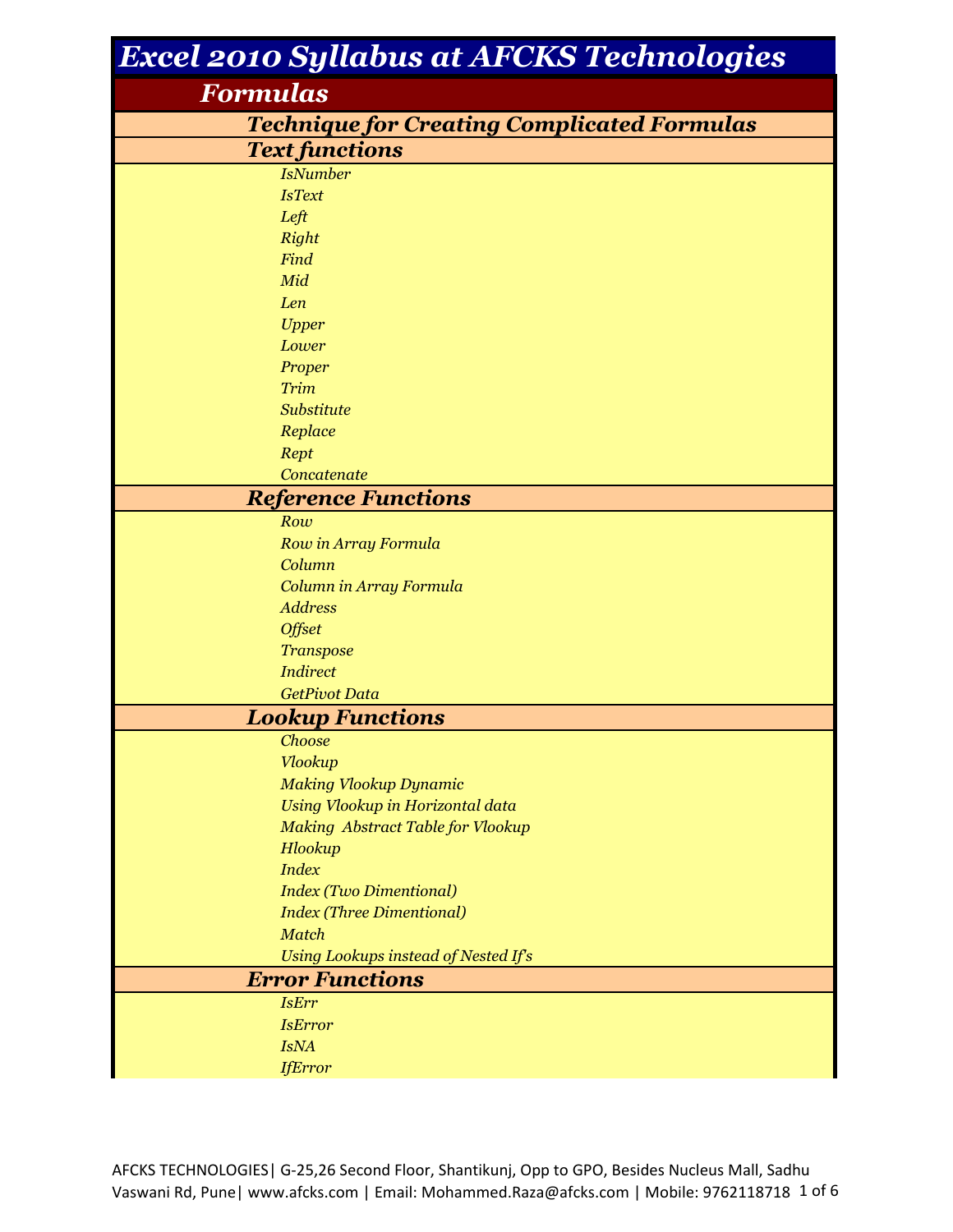| <b>Logical Functions</b>                                                                               |
|--------------------------------------------------------------------------------------------------------|
| If                                                                                                     |
| <b>Nested Ifs</b>                                                                                      |
| <b>True</b>                                                                                            |
| False                                                                                                  |
| And                                                                                                    |
| <b>Or</b>                                                                                              |
| <b>Not</b>                                                                                             |
| <b>Date &amp; Time Functions</b>                                                                       |
| <b>Date</b>                                                                                            |
| <b>Time</b>                                                                                            |
| <b>Today</b>                                                                                           |
| Now                                                                                                    |
| Day<br>Month                                                                                           |
| Year                                                                                                   |
| Networkdays                                                                                            |
| Networkdays.Intl                                                                                       |
| Weekday                                                                                                |
| Workday                                                                                                |
| Workday.Intl                                                                                           |
| <b>DATEDIF</b>                                                                                         |
| <b>Array and Summarizing Function</b>                                                                  |
| <b>Entering Array Formulas &amp; Concept</b>                                                           |
| <b>Benefits of using Array Formulas</b>                                                                |
| Sumproduct for Multiple condition summarization                                                        |
| <b>Sumproduct with And and Or Condition</b>                                                            |
| SumIf                                                                                                  |
| Countif                                                                                                |
| <b>Sumifs</b>                                                                                          |
| Countifs                                                                                               |
| <b>Resolving version conflicts</b>                                                                     |
| Subtotal                                                                                               |
| <b>Using Wildcards</b>                                                                                 |
| <b>Database functions</b>                                                                              |
| <b>Dsum</b>                                                                                            |
| Dcount                                                                                                 |
| <b>Dget</b>                                                                                            |
| Daverage                                                                                               |
| <b>Financial functions</b><br><b>PMT</b>                                                               |
| FV                                                                                                     |
| PV                                                                                                     |
| <b>RATE</b>                                                                                            |
| <b>Random Functions and Concepts</b>                                                                   |
| RandBetween                                                                                            |
| Rand                                                                                                   |
| <b>Random Numbers</b>                                                                                  |
| <b>Random Dates</b>                                                                                    |
| <b>Random Time</b>                                                                                     |
| <b>Random Characters</b>                                                                               |
| AFCKS TECHNOLOGIES  <i>ቢtaEda6iSEcct</i> nd Floor, Shantikunj, Opp to GPO, Besides Nucleus Mall, Sadhu |
| Vaswani Rd, Pune   wwwGafrukscrtong Demanidentio Ramdoned Traza@afcks.com   Mobile: 9762118718 2 of t  |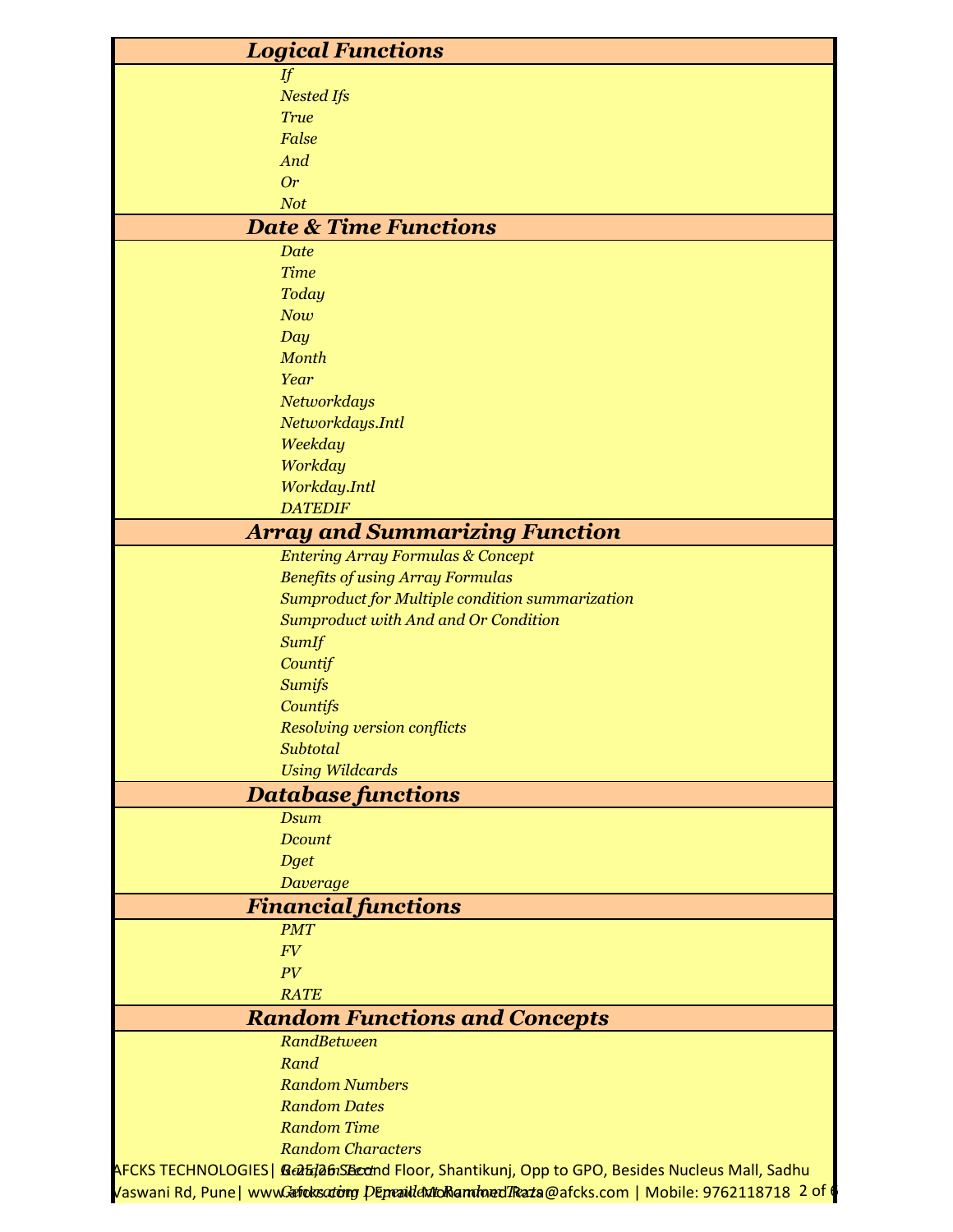|                                 | <b>Information Functions</b>                                                                                       |
|---------------------------------|--------------------------------------------------------------------------------------------------------------------|
|                                 | CountA                                                                                                             |
|                                 | Count                                                                                                              |
|                                 | Average                                                                                                            |
|                                 | Max                                                                                                                |
|                                 | Min                                                                                                                |
|                                 | Large                                                                                                              |
|                                 | <b>Small</b>                                                                                                       |
| <b>Tools</b>                    |                                                                                                                    |
|                                 | <b>Using Find/Replace</b>                                                                                          |
|                                 | <b>Wild Card Search</b>                                                                                            |
|                                 | <b>Complete and Partial Cell Search</b>                                                                            |
|                                 | <b>Finding within Text/Formulas</b>                                                                                |
|                                 | <b>Case Sensitive Searches</b>                                                                                     |
|                                 | Selecting Useful data by using Find                                                                                |
|                                 | <b>Replacing Formats</b>                                                                                           |
|                                 | <b>Modifying Formulas</b>                                                                                          |
|                                 | Knowing why you are not able to find your data                                                                     |
|                                 | <b>Using Goto</b>                                                                                                  |
|                                 | <b>Navigating to Cells</b>                                                                                         |
|                                 | Coming back to previous Cell                                                                                       |
|                                 | All Options under Goto Special                                                                                     |
|                                 | Technique for Selecting Huge Data                                                                                  |
|                                 | <b>Using Excel Names</b>                                                                                           |
|                                 | <b>Naming Rules</b>                                                                                                |
|                                 | <b>Storing Data in Names</b>                                                                                       |
|                                 | <b>Overcomming Nesting Limitation</b>                                                                              |
|                                 | <b>Simplifying Complicated Formulas</b>                                                                            |
|                                 | <b>Easy Navigation</b>                                                                                             |
|                                 | <b>Enabling Standardization</b>                                                                                    |
|                                 | <b>Understanding Intersection</b>                                                                                  |
| <b>Securing Sheets/Workbook</b> |                                                                                                                    |
|                                 | <b>Protect/Unprotect Sheet</b>                                                                                     |
|                                 | <b>Protect specific Cells</b>                                                                                      |
|                                 | <b>Unprotect specific Cells</b>                                                                                    |
|                                 | <b>Hiding Formulas</b>                                                                                             |
|                                 | <b>Restricting Access to Range by Password/UserIDs</b>                                                             |
|                                 | <b>Protecting Windows/Structures</b>                                                                               |
|                                 | Giving Password to Open/Modify                                                                                     |
|                                 | <b>Normaly Hiding Worksheet</b>                                                                                    |
|                                 | Hiding Sheet so that unauthorize person cannot Unhide                                                              |
|                                 | <b>Sharing Workbook and Tracking Changes</b>                                                                       |
|                                 | <b>Sharing Workbook</b>                                                                                            |
|                                 | <b>Managing change History</b>                                                                                     |
|                                 | <b>Paste Special</b><br><b>Converting Formulas to Values</b>                                                       |
|                                 |                                                                                                                    |
|                                 | Duplicating Formats, Comments, Validations etc.<br>Performing Addition, Substraction, Multiplication on Given data |
|                                 |                                                                                                                    |
|                                 | <b>Transpose Data and Pasting as Links</b>                                                                         |

AFCKS TECHNOLOGIES| G-25,26 Second Floor, Shantikunj, Opp to GPO, Besides Nucleus Mall, Sadhu Vaswani Rd, Pune| www.afcks.com | Email: Mohammed.Raza@afcks.com | Mobile: 9762118718 3 of 6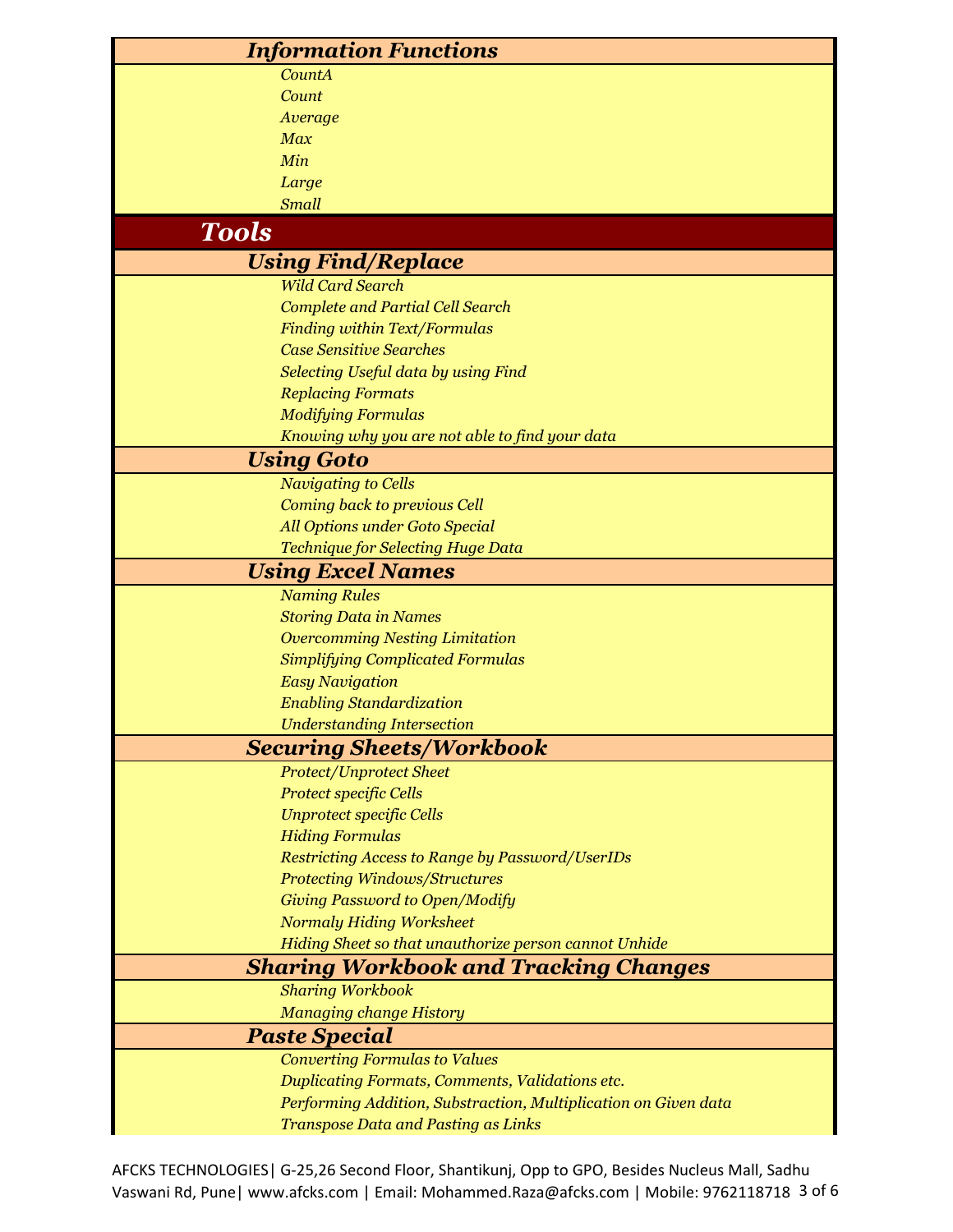| <b>Using Form Controls</b>                              |  |
|---------------------------------------------------------|--|
| <b>Option Button</b>                                    |  |
| <b>Drop Down</b>                                        |  |
| <b>Scroll Bars</b>                                      |  |
| <b>Text To Columns</b>                                  |  |
| <b>With Delimited Data</b>                              |  |
| <b>With Fixed Width Data</b>                            |  |
| <b>Conditional Formatting</b>                           |  |
| <b>Based on Cell Value</b>                              |  |
| <b>Creating Heat Chart</b>                              |  |
| <b>Using Data Bars</b>                                  |  |
| <b>Top or Bottom Ranked Values</b>                      |  |
| Above or below average                                  |  |
| Unique or duplicate                                     |  |
| <b>Using Formula to Format Cells</b>                    |  |
| Finding Alternate solutions for 2003 and prior versions |  |
| <b>Using Macro Recorder</b>                             |  |
| <b>Recording Macro</b>                                  |  |
| <b>Assigning Macro to Buttons</b>                       |  |
| <b>Assigning Shortcut Keys to Macro</b>                 |  |
| Points to be noted while using Macro Recorder           |  |
| <b>AutoFilter and Sorting</b>                           |  |
| <b>Filtering Data</b>                                   |  |
| <b>Shortcuts</b>                                        |  |
| <b>Sorting Data</b>                                     |  |
| <b>Sorting by Custom List</b>                           |  |
| Sorting by rows                                         |  |
| <b>Advanced Filter</b>                                  |  |
| <b>Getting Unique List</b>                              |  |
| <b>Getting Unique Combinations</b>                      |  |
| <b>Getting only desired Columns</b>                     |  |
| Points to be noted                                      |  |
| <b>Filtering Data in Place</b>                          |  |
| Copy Filtered Data to Another Location                  |  |
| <b>And Criteria</b>                                     |  |
| Or Criteria                                             |  |
| <b>And and Or Criteria</b>                              |  |
| Using Formula to specify Criteria                       |  |
| Creating a Adv Filter Program using Macro               |  |
| <b>Subtotal and Outlines</b>                            |  |
| Prerequisite for Subtotal                               |  |
| <b>Creating Subtotal</b>                                |  |
| <b>Creating Multiple Subtotals</b>                      |  |
| <b>Removing Subtotals</b>                               |  |
| <b>Creating Outlines Manually</b>                       |  |
| <b>Removing Outlines</b>                                |  |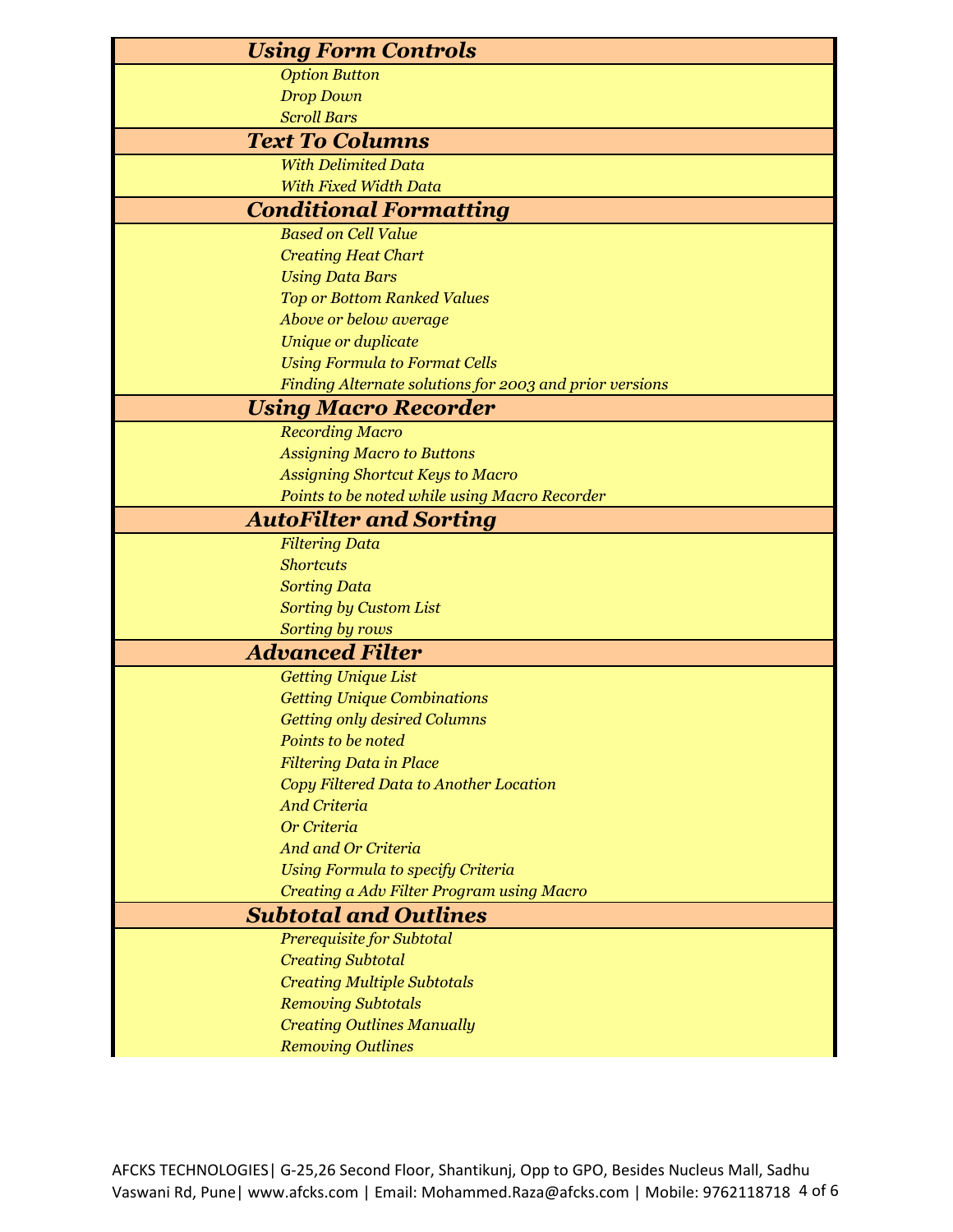| <b>Charts and Dashboards</b>                                                                   |
|------------------------------------------------------------------------------------------------|
| <b>Creating Column Chart</b>                                                                   |
| <b>Changing Orientation of Chart</b>                                                           |
| Understanding Legends, Chart Area, Plot Area, Series etc.                                      |
| <b>Creating Bar Chart</b>                                                                      |
| <b>Gantt Chart</b>                                                                             |
| <b>Mixing Various type of charts</b>                                                           |
| Doughnut Chart                                                                                 |
| <b>Pie Chart</b>                                                                               |
| <b>Speedometer Chart</b>                                                                       |
| <b>Scrolling Charts</b>                                                                        |
| <b>Block Charts</b>                                                                            |
| <b>Dashboard Concept</b>                                                                       |
| <b>Creating Multiple Dashboards</b>                                                            |
| <b>Pivot Tables and Charts</b>                                                                 |
| <b>Creating Pivot Table</b>                                                                    |
| Adding Row/Column/Data/Page Fields                                                             |
| Summarizing Date into Years/Qtrs/Months etc.                                                   |
| <b>Summarizing Dates by Financial Year Qtrs</b>                                                |
| <b>Analysing Pivot data from various angles</b>                                                |
| <b>Creating Pivot Charts</b>                                                                   |
| Showing Report of Page Items on separate pages                                                 |
| Creating Multiple Pivots from the same cache                                                   |
| Situations when to use different Pivot Caches                                                  |
| <b>Formatting Pivot Tables</b>                                                                 |
| <b>Using Calculated Fields</b>                                                                 |
| <b>Various Pivot Table Options</b>                                                             |
| <b>Using GetPivotData function</b>                                                             |
| Creating Pivot Table from External Data                                                        |
| <b>Formula Auditing</b><br><b>Trace Precedent</b>                                              |
|                                                                                                |
| <b>Trace Dependent</b><br><b>Clear Arrows</b>                                                  |
| <b>Data Consolidation</b>                                                                      |
| <b>By Using Three Dimentional Sum</b>                                                          |
| <b>By Using Consolidation Tool</b>                                                             |
| <b>By Using Pivot Table</b>                                                                    |
| <b>Single and Multiple Page Fields</b>                                                         |
| <b>Using Access data</b>                                                                       |
| <b>Importing data from Access</b>                                                              |
| <b>Pulling Excel Data to Access</b>                                                            |
| <b>Using Queries to Import Data</b>                                                            |
| <b>Understanding use of Table</b>                                                              |
| <b>What if Analysis</b>                                                                        |
| <b>Data Tables</b>                                                                             |
| <b>Scenerios</b>                                                                               |
| <b>Goal Seek</b>                                                                               |
| <b>Power Pivot</b>                                                                             |
| <b>Installation</b>                                                                            |
| <b>Background &amp; Usefulness</b>                                                             |
| <b>Implementation &amp; Usage</b>                                                              |
| AFCKS TECHNOLOGIES   G-25,26 Second Floor, Šhantikunj, Opp to GPO, Besides Nucleus Mall, Sadhu |

Vaswani Rd, Pune| www.afcks.com | Email: Mohammed.Raza@afcks.com | Mobile: 9762118718 5 of 6